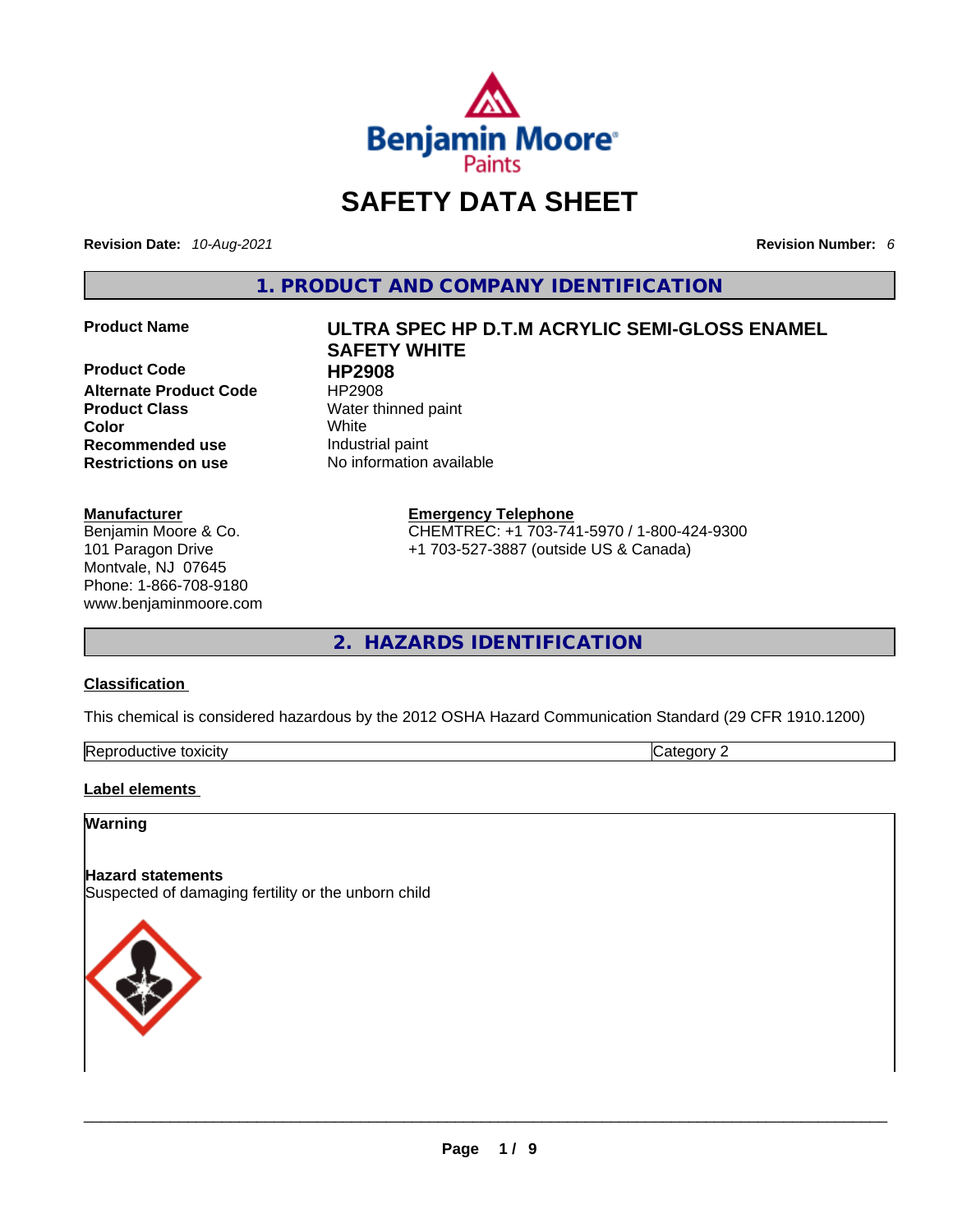#### **Appearance** liquid **Odor 11** and **Odor 11** and **Odor 11** and **Odor 11** and **Odor** 11 and **Odor** 11 and **Odor** 11 and **Odor** 11 and **Odor** 11 and **Odor** 11 and **Odor** 11 and **Odor** 11 and **Odor** 11 and **Odor** 11 and **Odor**

**Precautionary Statements - Prevention** Obtain special instructions before use

Do not handle until all safety precautions have been read and understood Use personal protective equipment as required

**Precautionary Statements - Response**

IF exposed or concerned: Get medical advice/attention

**Precautionary Statements - Storage** Store locked up

**Precautionary Statements - Disposal** Dispose of contents/container to an approved waste disposal plant

**Hazards not otherwise classified (HNOC)**  Not applicable

**Other information** 

No information available

**WARNING:** This product contains isothiazolinone compounds at levels of <0.1%. These substances are biocides commonly found in most paints and a variety of personal care products as a preservative. Certain individuals may be sensitive or allergic to these substances, even at low levels.

#### **3. COMPOSITION INFORMATION ON COMPONENTS**

| <b>Chemical name</b>                          | CAS No.    | Weight-%  |
|-----------------------------------------------|------------|-----------|
| Titanium dioxide                              | 13463-67-7 | $15 - 20$ |
| 2,2,4-trimethyl-1,3-pentanediol diisobutyrate | 6846-50-0  | 1 - 5     |
| Kaolin                                        | 1332-58-7  | $1 - h$   |
| Zinc phosphate                                | 7779-90-0  | - 5       |

| 4. FIRST AID MEASURES |                                                                                                          |  |
|-----------------------|----------------------------------------------------------------------------------------------------------|--|
| <b>General Advice</b> | If symptoms persist, call a physician. Show this safety data sheet to the doctor in<br>attendance.       |  |
| <b>Eye Contact</b>    | Rinse thoroughly with plenty of water for at least 15 minutes and consult a<br>physician.                |  |
| <b>Skin Contact</b>   | Wash off immediately with soap and plenty of water while removing all<br>contaminated clothes and shoes. |  |
| <b>Inhalation</b>     | Move to fresh air. If symptoms persist, call a physician.                                                |  |
| Ingestion             | Clean mouth with water and afterwards drink plenty of water. Consult a physician<br>if necessary.        |  |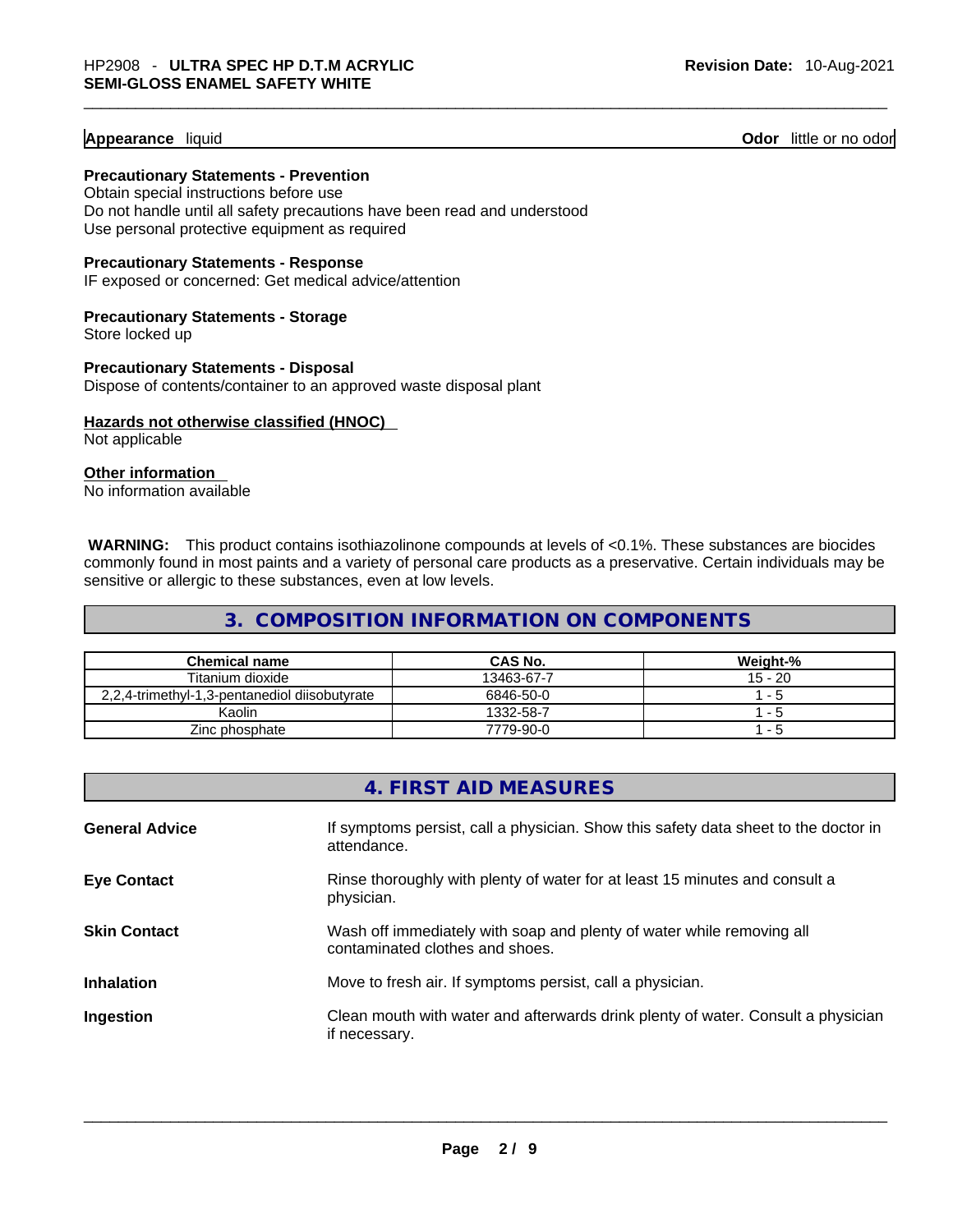| <b>Most Important</b><br><b>Symptoms/Effects</b>                                 | None known.                                           |                                  |                                                                                                                 |
|----------------------------------------------------------------------------------|-------------------------------------------------------|----------------------------------|-----------------------------------------------------------------------------------------------------------------|
| <b>Notes To Physician</b>                                                        | Treat symptomatically.                                |                                  |                                                                                                                 |
|                                                                                  |                                                       | 5. FIRE-FIGHTING MEASURES        |                                                                                                                 |
| <b>Suitable Extinguishing Media</b>                                              |                                                       |                                  | Use extinguishing measures that are appropriate to local<br>circumstances and the surrounding environment.      |
|                                                                                  | Protective equipment and precautions for firefighters | and full protective gear.        | As in any fire, wear self-contained breathing apparatus<br>pressure-demand, MSHA/NIOSH (approved or equivalent) |
| <b>Specific Hazards Arising From The Chemical</b>                                |                                                       | extreme heat.                    | Closed containers may rupture if exposed to fire or                                                             |
| Sensitivity to mechanical impact                                                 |                                                       | No                               |                                                                                                                 |
| Sensitivity to static discharge                                                  |                                                       | No                               |                                                                                                                 |
| <b>Flash Point Data</b><br>Flash point (°F)<br>Flash Point (°C)<br><b>Method</b> |                                                       | 250<br>121<br><b>PMCC</b>        |                                                                                                                 |
| <b>Flammability Limits In Air</b>                                                |                                                       |                                  |                                                                                                                 |
| Lower flammability limit:<br><b>Upper flammability limit:</b>                    |                                                       | Not applicable<br>Not applicable |                                                                                                                 |
| Health: 2<br><b>NFPA</b>                                                         | Flammability: 1                                       | Instability: 0                   | <b>Special: Not Applicable</b>                                                                                  |
| <b>NFPA Legend</b><br>0 - Not Hazardous<br>1 - Slightly<br>2 - Moderate          |                                                       |                                  |                                                                                                                 |

3 - High 4 - Severe

*The ratings assigned are only suggested ratings, the contractor/employer has ultimate responsibilities for NFPA ratings where this system is used.* 

*Additional information regarding the NFPA rating system is available from the National Fire Protection Agency (NFPA) at www.nfpa.org.* 

#### **6. ACCIDENTAL RELEASE MEASURES**

| <b>Personal Precautions</b>      | Avoid contact with skin, eyes and clothing. Ensure adequate ventilation.                             |
|----------------------------------|------------------------------------------------------------------------------------------------------|
| <b>Other Information</b>         | Prevent further leakage or spillage if safe to do so.                                                |
| <b>Environmental precautions</b> | See Section 12 for additional Ecological Information.                                                |
| <b>Methods for Cleaning Up</b>   | Soak up with inert absorbent material. Sweep up and shovel into suitable<br>containers for disposal. |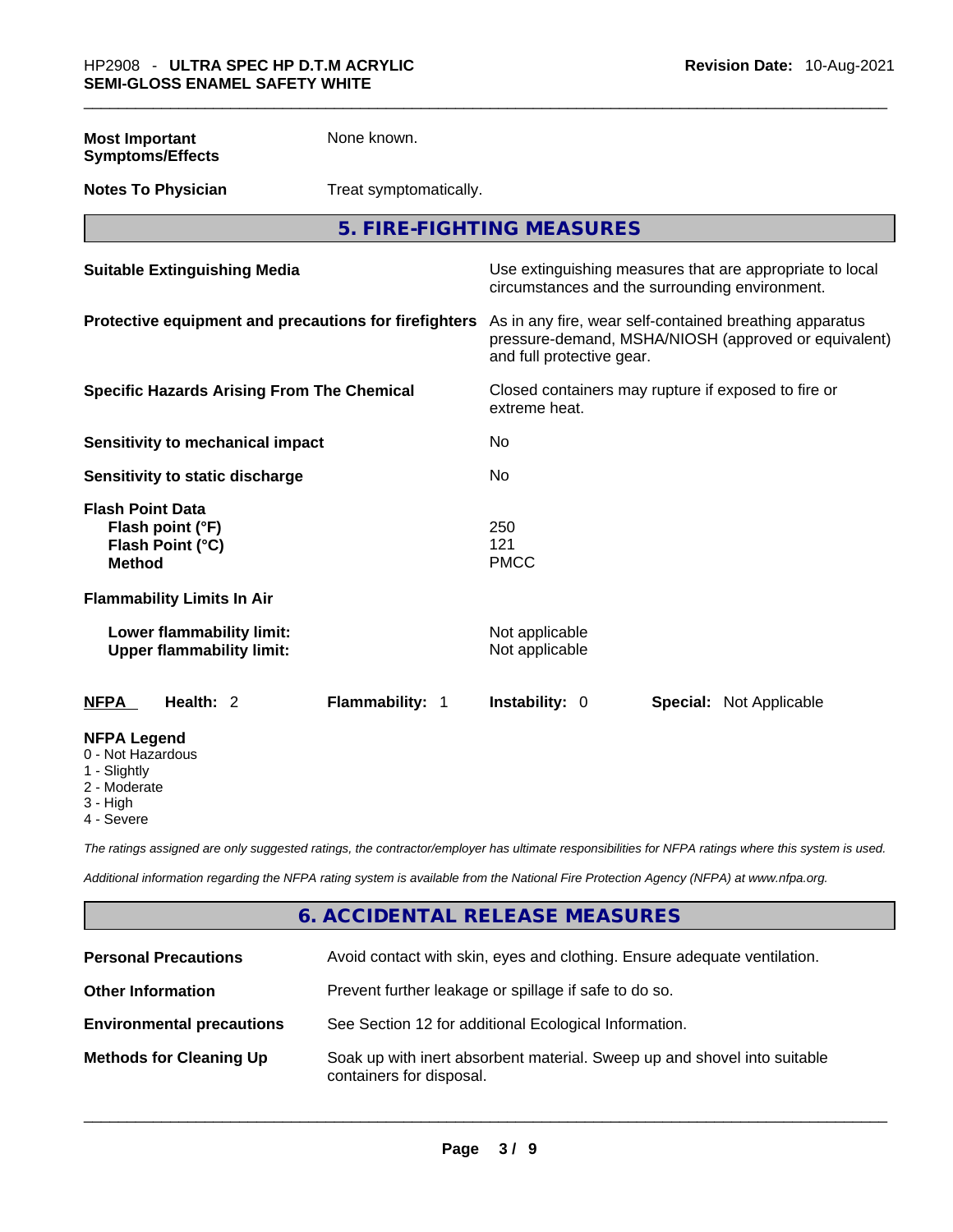#### **7. HANDLING AND STORAGE**

| <b>Handling</b>               | Avoid contact with skin, eyes and clothing. Avoid breathing vapors, spray mists or<br>sanding dust. In case of insufficient ventilation, wear suitable respiratory<br>equipment. |  |
|-------------------------------|----------------------------------------------------------------------------------------------------------------------------------------------------------------------------------|--|
| <b>Storage</b>                | Keep container tightly closed. Keep out of the reach of children.                                                                                                                |  |
| <b>Incompatible Materials</b> | No information available                                                                                                                                                         |  |

#### **8. EXPOSURE CONTROLS/PERSONAL PROTECTION**

#### **Exposure Limits**

| <b>Chemical name</b> | <b>ACGIH TLV</b>                                                                                                  | <b>OSHA PEL</b>                                        |
|----------------------|-------------------------------------------------------------------------------------------------------------------|--------------------------------------------------------|
| Titanium dioxide     | TWA: $10 \text{ mg/m}^3$                                                                                          | 15 mg/m $3$ - TWA                                      |
| Kaolin               | TWA: 2 $mg/m3$ particulate matter<br>containing no asbestos and <1%<br>crystalline silica, respirable particulate | 15 mg/m <sup>3</sup> - TWA<br>$5 \text{ mg/m}^3$ - TWA |
|                      | matter                                                                                                            |                                                        |

#### **Legend**

ACGIH - American Conference of Governmental Industrial Hygienists Exposure Limits OSHA - Occupational Safety & Health Administration Exposure Limits N/E - Not Established

| <b>Engineering Measures</b>          | Ensure adequate ventilation, especially in confined areas.                                                                                                                                                                                                                                                                   |  |
|--------------------------------------|------------------------------------------------------------------------------------------------------------------------------------------------------------------------------------------------------------------------------------------------------------------------------------------------------------------------------|--|
| <b>Personal Protective Equipment</b> |                                                                                                                                                                                                                                                                                                                              |  |
| <b>Eye/Face Protection</b>           | Safety glasses with side-shields.                                                                                                                                                                                                                                                                                            |  |
| <b>Skin Protection</b>               | Protective gloves and impervious clothing.                                                                                                                                                                                                                                                                                   |  |
| <b>Respiratory Protection</b>        | In operations where exposure limits are exceeded, use a NIOSH approved<br>respirator that has been selected by a technically qualified person for the specific<br>work conditions. When spraying the product or applying in confined areas, wear a<br>NIOSH approved respirator specified for paint spray or organic vapors. |  |
| <b>Hygiene Measures</b>              | Avoid contact with skin, eyes and clothing. Remove and wash contaminated<br>clothing before re-use. Wash thoroughly after handling.                                                                                                                                                                                          |  |

#### **9. PHYSICAL AND CHEMICAL PROPERTIES**

**Appearance** liquid **Odor**<br> **Odor Threshold**<br> **Odor Threshold**<br> **CODOR**<br> **CODOR**<br> **CODOR**<br> **CODOR**<br> **CODOR**<br> **CODOR**<br> **CODOR**<br> **CODOR**<br> **CODOR Density (Ibs/gal)** 10.1 - 10.2<br> **Specific Gravity** 1.21 - 1.23 **Specific Gravity** 

No information available<br>10.1 - 10.2 **pH pH No** information available **Viscosity (cps) Viscosity (cps) No information available Solubility(ies)** No information available **Water solubility Water solubility No information available Evaporation Rate** No information available \_\_\_\_\_\_\_\_\_\_\_\_\_\_\_\_\_\_\_\_\_\_\_\_\_\_\_\_\_\_\_\_\_\_\_\_\_\_\_\_\_\_\_\_\_\_\_\_\_\_\_\_\_\_\_\_\_\_\_\_\_\_\_\_\_\_\_\_\_\_\_\_\_\_\_\_\_\_\_\_\_\_\_\_\_\_\_\_\_\_\_\_\_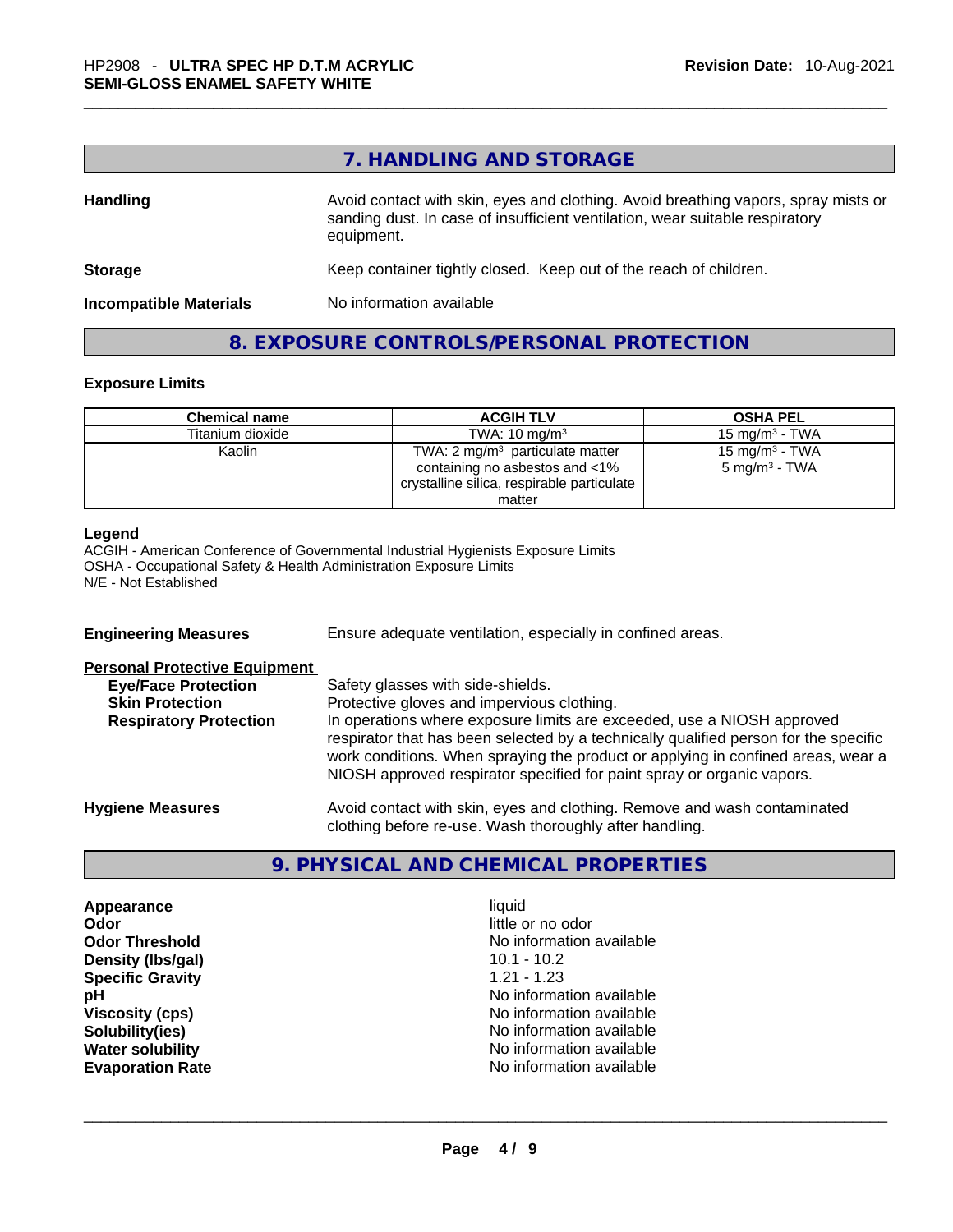| Vapor pressure                       | No information available |
|--------------------------------------|--------------------------|
| Vapor density                        | No information available |
| Wt. % Solids                         | $45 - 55$                |
| Vol. % Solids                        | $35 - 45$                |
| Wt. % Volatiles                      | $45 - 55$                |
| Vol. % Volatiles                     | $55 - 65$                |
| VOC Regulatory Limit (g/L)           | < 150                    |
| <b>Boiling Point (°F)</b>            | 212                      |
| <b>Boiling Point (°C)</b>            | 100                      |
| Freezing point (°F)                  | 32                       |
| Freezing Point (°C)                  | 0                        |
| Flash point (°F)                     | 250                      |
| Flash Point (°C)                     | 121                      |
| Method                               | <b>PMCC</b>              |
| Flammability (solid, gas)            | Not applicable           |
| <b>Upper flammability limit:</b>     | Not applicable           |
| Lower flammability limit:            | Not applicable           |
| <b>Autoignition Temperature (°F)</b> | No information available |
| <b>Autoignition Temperature (°C)</b> | No information available |
| Decomposition Temperature (°F)       | No information available |
| Decomposition Temperature (°C)       | No information available |
| <b>Partition coefficient</b>         | No information available |
|                                      |                          |

## **10. STABILITY AND REACTIVITY**

| <b>Reactivity</b>                         | Not Applicable                           |
|-------------------------------------------|------------------------------------------|
| <b>Chemical Stability</b>                 | Stable under normal conditions.          |
| <b>Conditions to avoid</b>                | Prevent from freezing.                   |
| <b>Incompatible Materials</b>             | No materials to be especially mentioned. |
| <b>Hazardous Decomposition Products</b>   | None under normal use.                   |
| <b>Possibility of hazardous reactions</b> | None under normal conditions of use.     |

#### **11. TOXICOLOGICAL INFORMATION**

**Product Information Information on likely routes of exposure Principal Routes of Exposure** Eye contact, skin contact and inhalation. **Acute Toxicity Product Information** No information available **<u>Symptoms related to the physical, chemical and toxicological characteristics</u> Symptoms** No information available **Notifically and the set of the set of the set of the set of the set of the set of the set of the set of the set of the set of the set of the set of the set of the set of the set of the**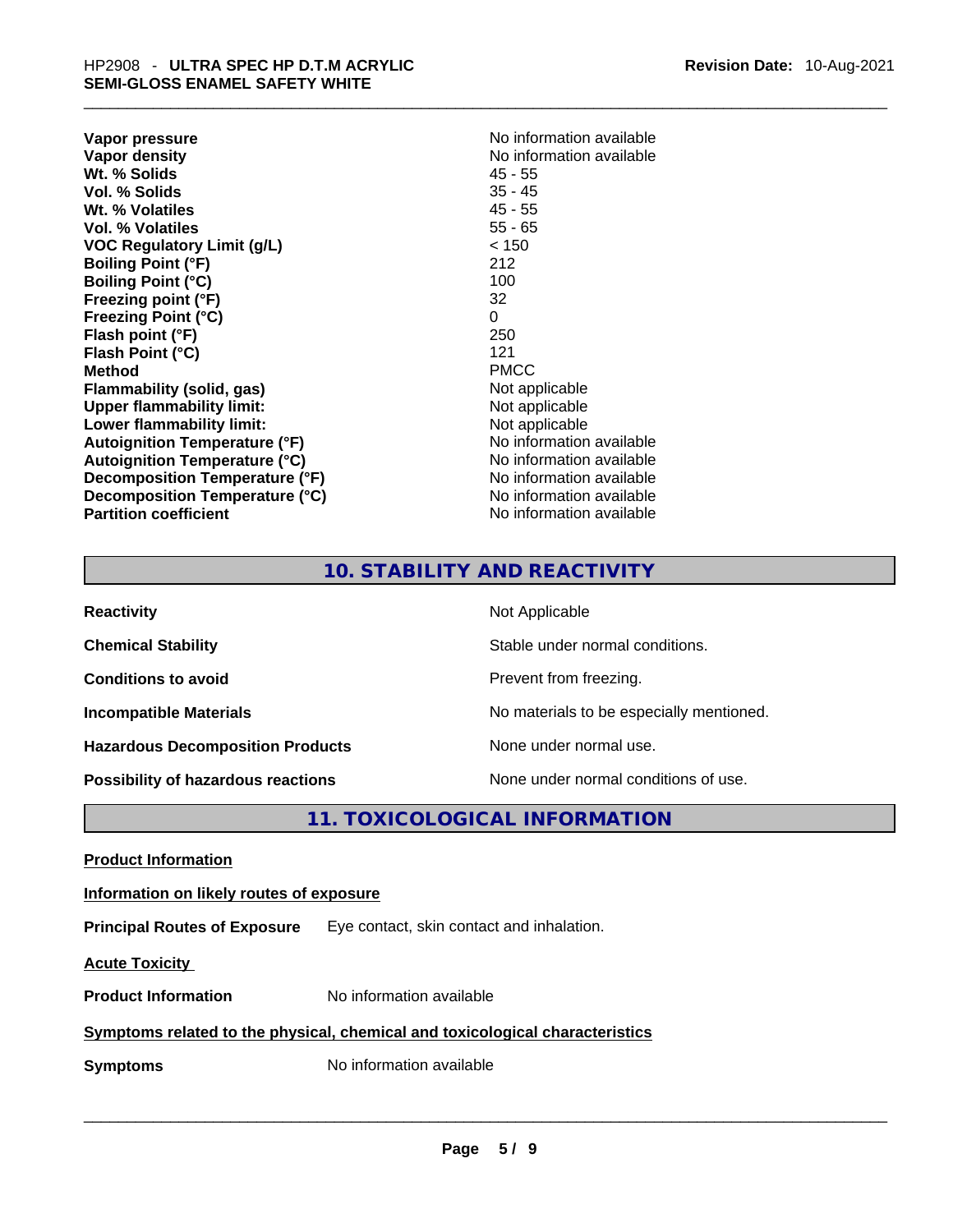#### **Delayed and immediate effects as well as chronic effects from short and long-term exposure**

| Eye contact                     | May cause slight irritation.                                                      |
|---------------------------------|-----------------------------------------------------------------------------------|
| <b>Skin contact</b>             | Substance may cause slight skin irritation. Prolonged or repeated contact may dry |
|                                 | skin and cause irritation.                                                        |
| <b>Inhalation</b>               | May cause irritation of respiratory tract.                                        |
| Ingestion                       | Ingestion may cause gastrointestinal irritation, nausea, vomiting and diarrhea.   |
| <b>Sensitization</b>            | No information available                                                          |
| <b>Neurological Effects</b>     | No information available.                                                         |
| <b>Mutagenic Effects</b>        | No information available.                                                         |
| <b>Reproductive Effects</b>     | Possible risk of impaired fertility. Possible risk of harm to the unborn child.   |
| <b>Developmental Effects</b>    | No information available.                                                         |
| Target organ effects            | No information available.                                                         |
| <b>STOT - single exposure</b>   | No information available.                                                         |
| <b>STOT - repeated exposure</b> | No information available.                                                         |
| Other adverse effects           | No information available.                                                         |
| <b>Aspiration Hazard</b>        | No information available                                                          |

#### **Numerical measures of toxicity**

#### **The following values are calculated based on chapter 3.1 of the GHS document**

| <b>ATEmix (oral)</b>   | 27164 mg/kg  |
|------------------------|--------------|
| <b>ATEmix (dermal)</b> | 182627 mg/kg |

#### **Component Information**

| Chemical name                                                 | Oral LD50             | Dermal LD50          | Inhalation LC50        |  |
|---------------------------------------------------------------|-----------------------|----------------------|------------------------|--|
| Titanium dioxide<br>13463-67-7                                | $> 10000$ mg/kg (Rat) |                      |                        |  |
| 2,2,4-trimethyl-1,3-pentanediol<br>diisobutyrate<br>6846-50-0 | $>$ 3200 mg/kg (Rat)  |                      | $> 5.3$ mg/L (Rat) 6 h |  |
| Kaolin<br>1332-58-7                                           | $>$ 5000 mg/kg (Rat)  | $>$ 5000 mg/kg (Rat) | -                      |  |
| Zinc phosphate<br>7779-90-0                                   | $>$ 5000 mg/kg (Rat)  |                      | $\sim$                 |  |

#### **Chronic Toxicity**

#### **Carcinogenicity**

*The information below indicates whether each agency has listed any ingredient as a carcinogen:.* 

| <b>Chemical name</b> | IARC                 | <b>NTP</b> | OSHA   |
|----------------------|----------------------|------------|--------|
|                      | Possible Human<br>2Β |            | ∟isted |
| Titanium<br>dioxide  | Carcinoɑen           |            |        |

• Although IARC has classified titanium dioxide as possibly carcinogenic to humans (2B), their summary concludes: "No significant exposure to titanium dioxide is thought to occur during the use of products in which titanium dioxide is<br>bound to other materials, such as paint."

#### **Legend**

bound to other materials, such as paint."<br>
Legend<br>
IARC - International Agency for Research on Cancer<br>
NTP - National Toxicity Program<br>
OSHA - Occupational Safety & Health Administration<br>
\_\_\_\_\_\_\_\_\_\_\_\_\_\_\_\_\_\_\_\_\_\_\_\_\_\_\_\_\_\_\_\_\_\_ IARC - International Agency for Research on Cancer NTP - National Toxicity Program OSHA - Occupational Safety & Health Administration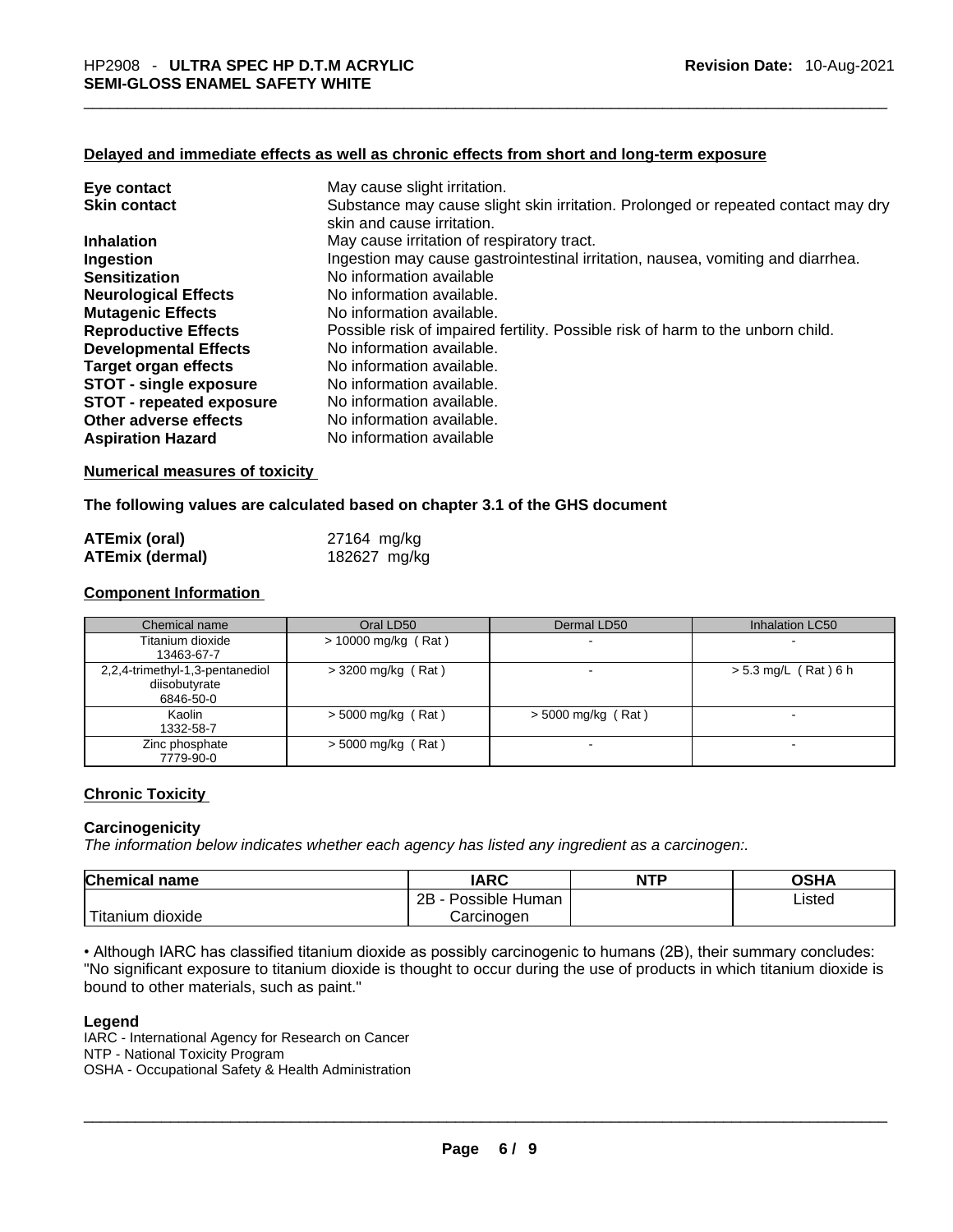#### **12. ECOLOGICAL INFORMATION**

#### **Ecotoxicity Effects**

The environmental impact of this product has not been fully investigated.

#### **Product Information**

**Acute Toxicity to Fish** No information available

#### **Acute Toxicity to Aquatic Invertebrates**

No information available

**Acute Toxicity to Aquatic Plants** No information available

#### **Persistence / Degradability**

No information available.

#### **Bioaccumulation**

No information available.

#### **Mobility in Environmental Media**

No information available.

#### **Ozone**

No information available

#### **Component Information**

#### **Acute Toxicity to Fish**

Titanium dioxide  $LC50:$  > 1000 mg/L (Fathead Minnow - 96 hr.)

#### **Acute Toxicity to Aquatic Invertebrates**

No information available

#### **Acute Toxicity to Aquatic Plants**

No information available

#### **13. DISPOSAL CONSIDERATIONS**

**Waste Disposal Method** Dispose of in accordance with federal, state, and local regulations. Local requirements may vary, consult your sanitation department or state-designated environmental protection agency for more disposal options.

#### **14. TRANSPORT INFORMATION**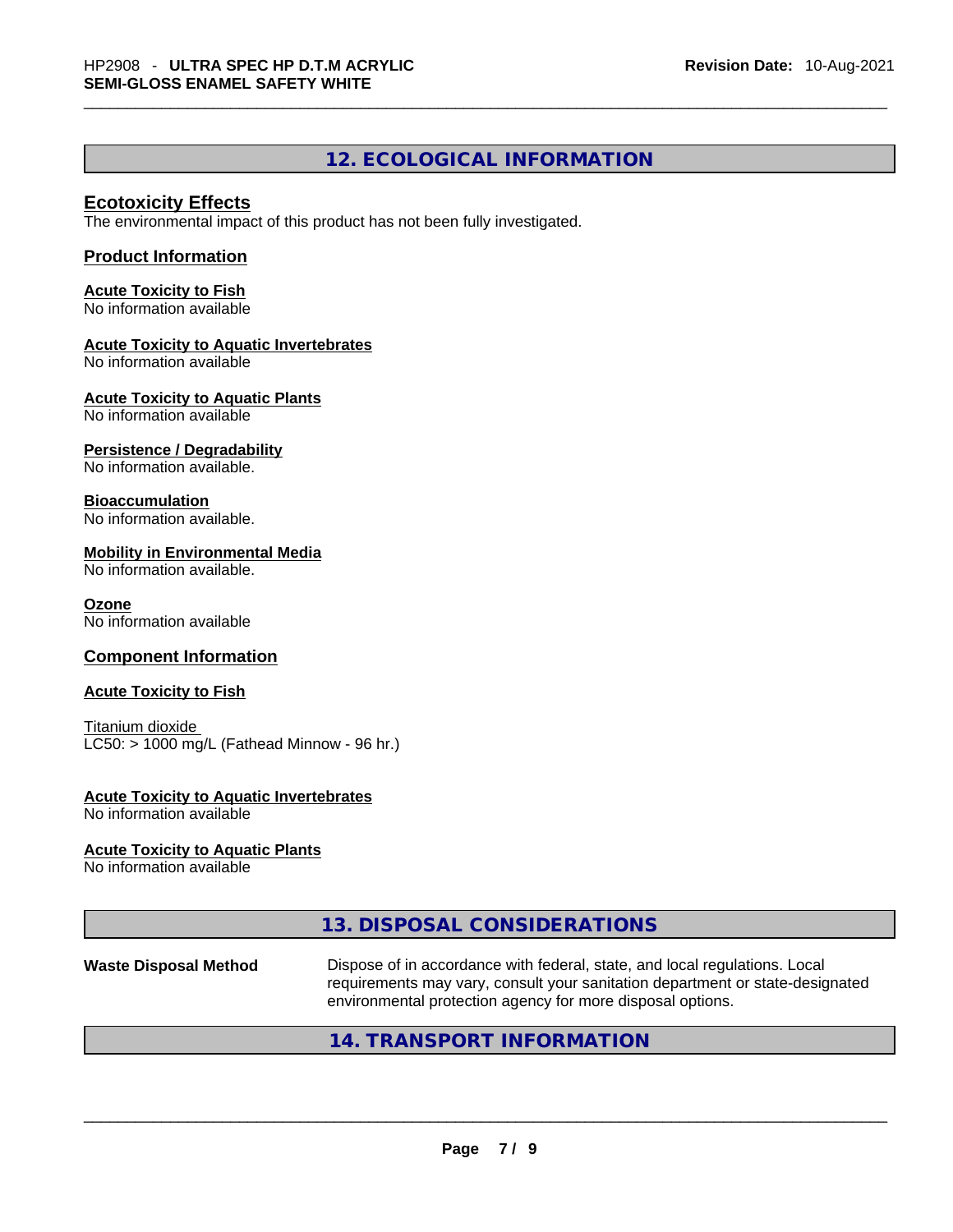| <b>DOT</b>         | Not regulated                     |  |
|--------------------|-----------------------------------|--|
| <b>ICAO / IATA</b> | Not regulated                     |  |
| <b>IMDG / IMO</b>  | Not regulated                     |  |
|                    | <b>15. REGULATORY INFORMATION</b> |  |
|                    |                                   |  |

### **International Inventories**

| <b>TSCA: United States</b> | Yes - All components are listed or exempt. |
|----------------------------|--------------------------------------------|
| <b>DSL: Canada</b>         | Yes - All components are listed or exempt. |

#### **Federal Regulations**

| SARA 311/312 hazardous categorization |     |  |
|---------------------------------------|-----|--|
| Acute health hazard                   | Nο  |  |
| Chronic Health Hazard                 | Yes |  |
| Fire hazard                           | No  |  |
| Sudden release of pressure hazard     | Nο  |  |
| <b>Reactive Hazard</b>                | No  |  |

#### **SARA 313**

Section 313 of Title III of the Superfund Amendments and Reauthorization Act of 1986 (SARA). This product contains a chemical or chemicals which are subject to the reporting requirements of the Act and Title 40 of the Code of Federal Regulations, Part 372:

| Chemical name  | CAS No.   | Weight-% | <b>CERCLA/SARA 313</b>     |
|----------------|-----------|----------|----------------------------|
| Zinc phosphate | 7779-90-0 | $ \sim$  | (de minimis concentration) |

#### **Clean Air Act,Section 112 Hazardous Air Pollutants (HAPs) (see 40 CFR 61)**

This product contains the following HAPs:

*None*

#### **US State Regulations**

#### **California Proposition 65**

**A** WARNING: Cancer and Reproductive Harm– www.P65warnings.ca.gov

#### **State Right-to-Know**

| <b>Chemical name</b>   | <b>Massachusetts</b> | New<br>. Jersev | Pennsylvania |
|------------------------|----------------------|-----------------|--------------|
| <br>dioxide<br>ıtanıum |                      |                 |              |
| ∖aolın                 |                      |                 |              |